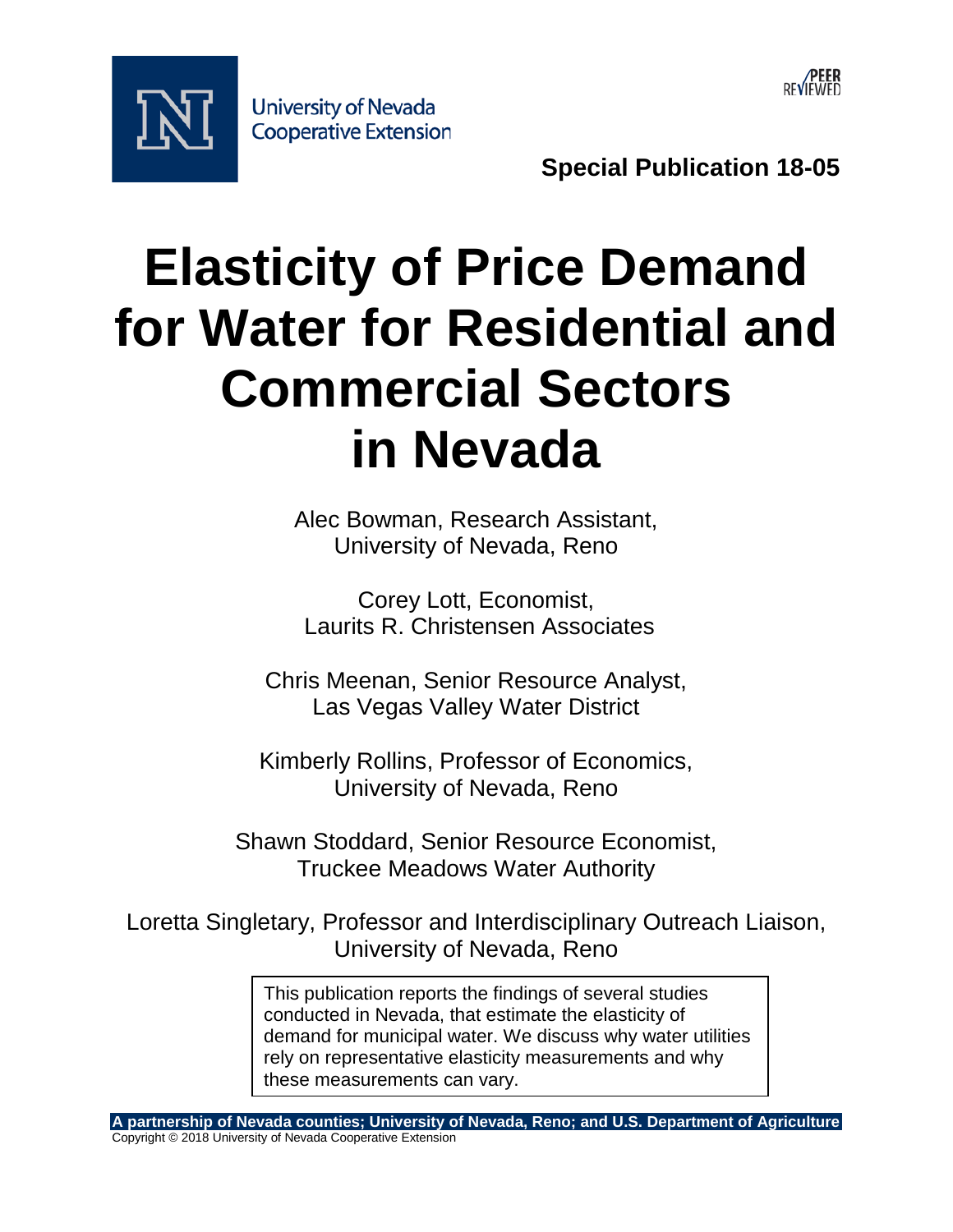#### **Introduction1**

 $\overline{a}$ 

Water utilities and management authorities use **price elasticity of demand for water**  to predict the effects of rate changes on water demand. Price elasticity of water demand provides information about how changes to the price of water motivate an increase or decrease in water consumption and how these changes in demand can impact water utility revenues. Accuracy in predicting revenues is necessary to finance, operate and maintain water storage, treatment and delivery infrastructure.

 cause elasticity measurements to vary and the implications of inadvertently applying an elasticity from one context to another. This special publication is intended for utility commissions, water utilities, municipal governments and other individuals interested in understanding water demand and consumer responses to changes in water pricing. This work focuses on factors that

 goods, water included, a portion tends to be for uses over which a consumer has greater discretion – outdoor water use, for example – and a price increase can more Price elasticity of demand is defined as a measure of the percentage change in the quantity demanded resulting from a 1 percent change in the price of a good. Elasticity is a measure of consumers' abilities to respond to price changes and is generally not constant over all levels of consumption (i.e., parts of a demand curve). At low levels of consumption for many goods, consumers facing a price increase may have few alternatives other than to consume the same amount of the necessary good and consume less of other goods. However, at higher levels of consumption of the same easily be met with a reduction in the amount of water purchased.

 **demand** means that a 1 percent increase in price causes a more than 1 percent increase in price causes a less than 1 percent decrease in quantity demanded. When Water District (LVVWD), 2016). "An important benchmark in price elasticity estimates is the value -1.0. Elasticity estimates are **elastic** when less than -1.0 (greater than 1.0 in absolute value)**. Elastic**  decrease in quantity demanded. When demand for a good is elastic, an increase in price will cause the firm supplying that good to lose revenue. Elasticity estimates are **inelastic** when between zero and -1.0. **Inelastic demand** means that a one percent demand is inelastic a price increase leads to an increase in revenue" (Las Vegas Valley

Water District (LVVWD), 2016).<br>Elasticity of demand is calculated from the coefficients of estimated demand models and southern Nevada that exhibits substantial variation in seasonality, weather, how elasticities are influenced by these characteristics. In particular, this special publication summarizes elasticity estimates from previous studies that are based on five where quantity demanded is predicted as a function of prices and income, conditional on other factors. We use a large set of data from municipal water utilities in northern landscape features, size of household and type of commercial sector, to demonstrate

 Vegas Valley Water District, 2016) to estimate price elasticity of water demand for residential and commercial water customers in the Las Vegas Valley Water District, Southern Nevada Water Authority and Truckee Meadows Water Authority. 1 This Extension publication summarizes the results of recent studies (Rollins, Lott, and Tchigriaeva, 2014; Lott et al., 2014; and Las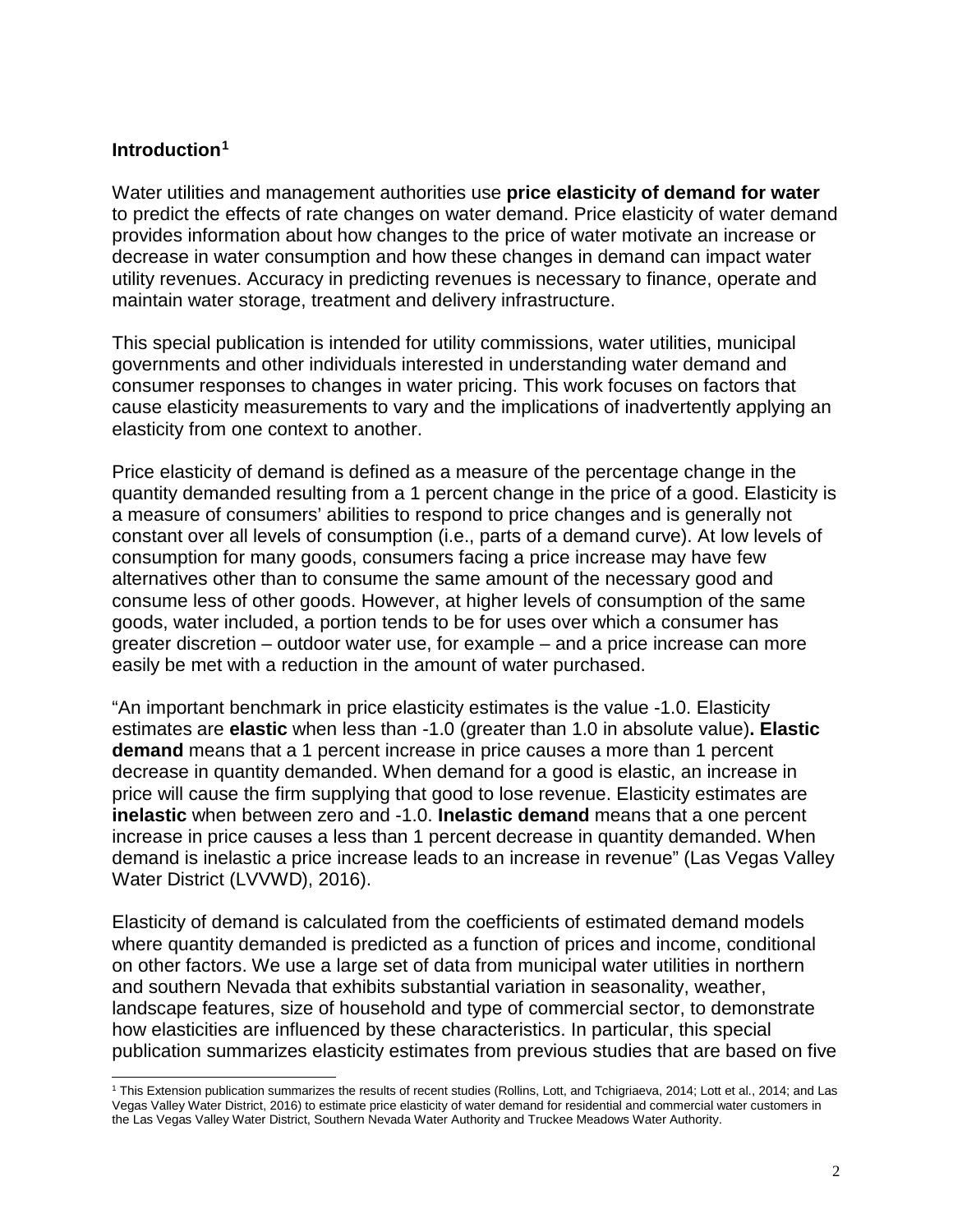sources including National Oceanic and Atmospheric Administration (NOAA) for daily and employment features from the Nevada Department of Employment, Training and of the client base, the studies we summarize here estimate multiple demand models for single- and multi-family residential clients, commercial clients and by season. Details to 10 years of monthly client billing data, along with additional information from various weather, property and building characteristics from county tax assessors, and business Rehabilitation. While many studies use aggregated data to calculate elasticities over all portions of the data in order to generate elasticities for individual components, such as regarding these data are found in Rollins, Lott, and Tchigriaeva, (2014); Lott, Tchigriaeva, Rollins, and Stoddard (2014); and LVVWD (2016).

 -0.41 (Dalhuisen et al., 2003). Additionally, elasticity estimates for single-family Price elasticity estimates for water across the United States generally are observed as inelastic. An analysis of 64 residential water studies shows an average price elasticity of residences range between zero and -0.5 in the short run and zero to 1.0 in the long run (Worthington and Hoffman, 2008). We discuss in this publication why such ranges in price elasticity of demand for water exist using, as examples, estimates from disaggregated data from southern and northern Nevada.

of water demanded. The difference between prices  $P_1$  -  $P_2$  is the same as the difference between prices P3 - P4. However, these prices correspond with very different initial difference between quantities demanded  $Q_3$  -  $Q_4$  is much greater than the difference between Q<sub>1</sub> - Q<sub>2</sub>. Water consumption at lower levels, indicated by Q<sub>2</sub>, often tends to be for uses over which consumers have little discretion, such as for drinking, cooking and bathing. On the other hand, water consumption at a higher level, Q4, is more likely to be Price elasticity can be visualized by using a demand curve. Figure 1 illustrates how an identical price change can be associated with two very different changes in the quantity levels of consumption and changes in the quantity of water demanded. That is, the used for purposes over which consumers have greater discretion, such as landscape irrigation, which can be reduced as a response to a price increase and thus warrants a more elastic response. Consumers simply have fewer ways that they can reduce water use when they already are at a lower level of consumption.

 A relatively elastic response represents consumers who have greater discretion over an inelastic response may be characteristic of consumers who have already responded their water use, perhaps by using water for nonessential outdoor purposes. In contrast, to conservation messages or use water primarily for essential indoor purposes.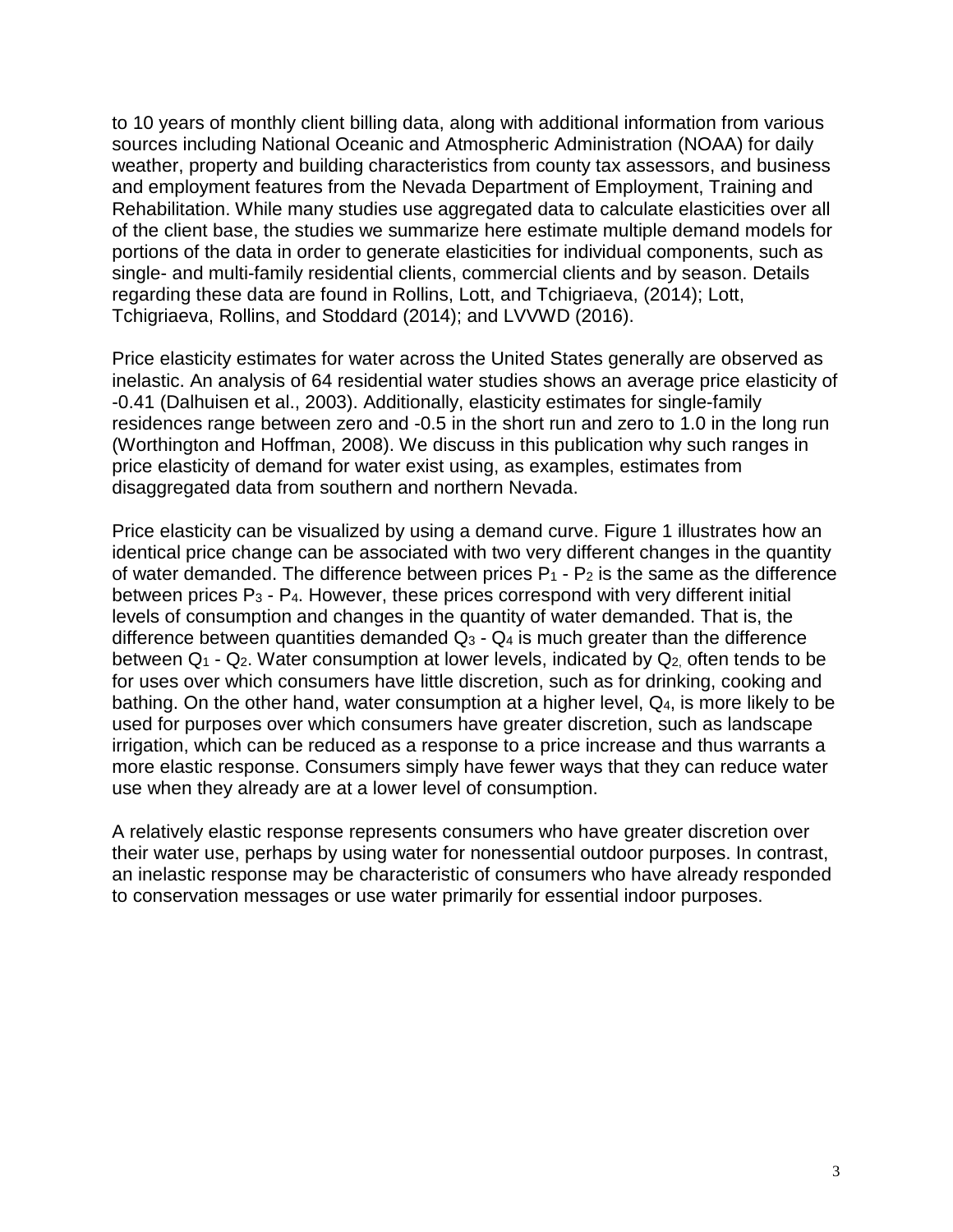

**Figure 1.** Shows the relationship between price and quantity of water demanded at different levels of consumption.

#### *Water Pricing and Regulation*

 own the utility outright or to create a quasi-municipal organization, such as the Las which answer directly to elected officials. Water utilities are characterized by large capital expenditures and the inability or inefficiency of having multiple competitors. The term "natural monopoly" is used to describe this situation. As water is a basic need, most communities choose to either Vegas Valley Water District (LVVWD) and Truckee Meadows Water Authority (TMWA),

supplies for the future. Utilities require revenue to meet current operating costs, maintain current capital stock, protect water quality, expand the system as the community grows, and secure adequate

 public hearing process. For a public utility, requesting a rate increase is a major undertaking. It usually requires credible growth forecasts, demand analysis and the Because competitive market prices do not exist, rates are set and adjusted through a application of a financial model. Public Utility Commissions are charged with judging the need for rate adjustments through their own analysis.

 elasticity is a critical input required to make financial models and scenarios useful to Analyses, models and scenarios of rate changes are meaningless if they cannot predict precisely how people will respond to proposed rate changes. The estimate of price evaluate the effect of a proposed rate change.

 budget constraints. Therefore, utilities, public utility commissions and other analysts It is often not feasible to estimate elasticity of water demand given time, data needs and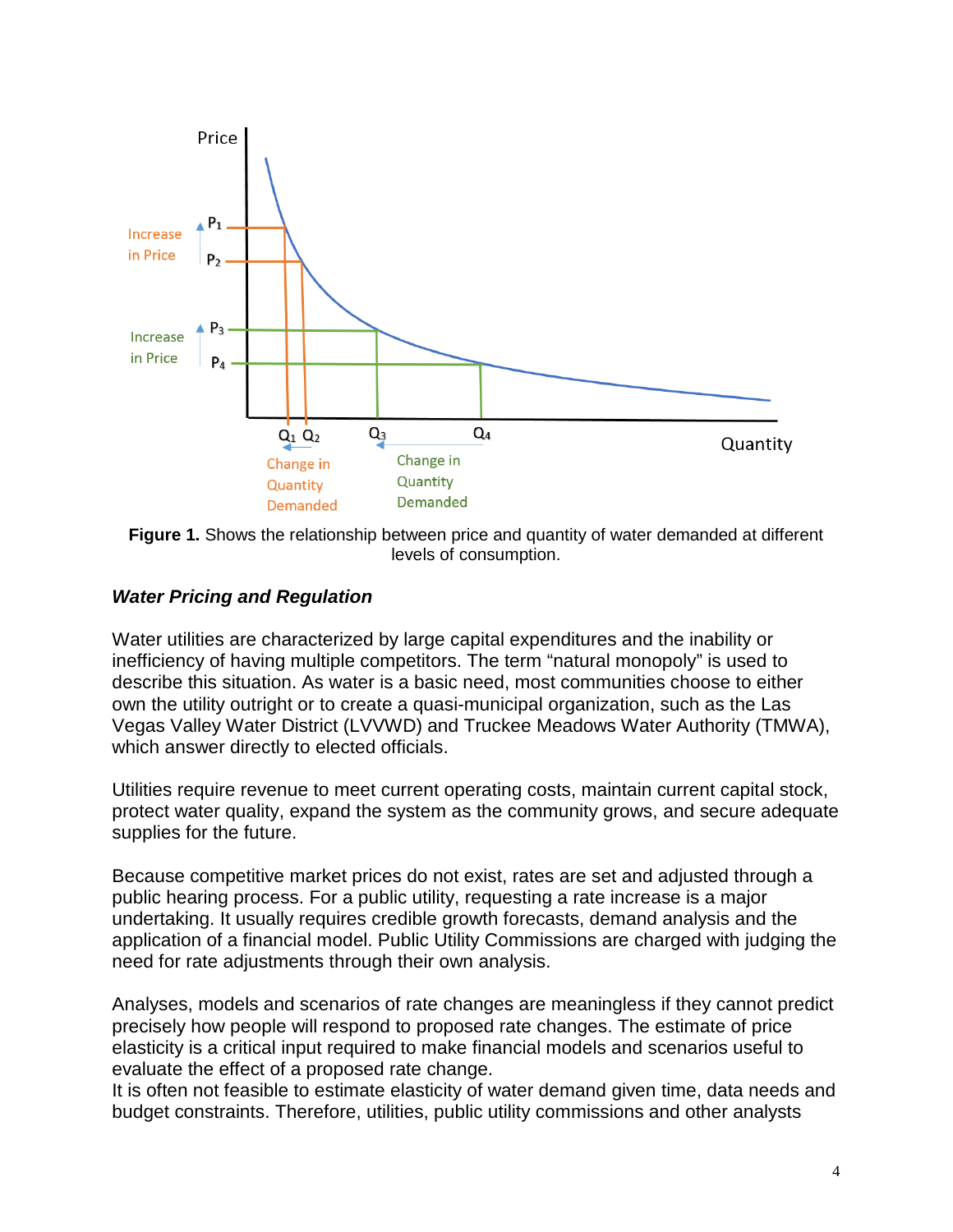often use elasticity estimates from published studies. These, however, may not be representative of their own customers due to differences in characteristics that determine specific elasticities. This special publication explores why and how variations in elasticity estimates occur, thereby assisting more-informed decision-making about which estimates to use and why.

#### **Water Conservation and Elasticity**

 1994 as cited in Howe and Goemans, 2007). With demand hardening, demand for demand for water during drought can result in a severe impact on utilities' revenues **"Demand hardening** is the reduction in the ability of a customer (or customers collectively) to achieve further water reductions after relatively easy and inexpensive water reductions have been implemented" (Tabors Caramanis and Associates (TCA), water becomes even more inelastic. This induced tendency toward increasingly inelastic after the drought has passed.

#### **Residential, Commercial and Composite Price Elasticities**

 (LVVWD, 2016; Rollins, Lott, and Tchigriaeva, 2014) demonstrates how several factors (apartment buildings, condominiums and manufactured home parks) water users. Research conducted in southern (Las Vegas Valley) and northern (Reno) Nevada can influence the price elasticity of water demand specific to residential and commercial sectors. Residential refers to single-family (individual residences) and multi-family Commercial refers to manufacturing, retail and other commerce-based water users.

## *Single-Family Residential Price Elasticity*

For single-family residences in arid areas such as Nevada, outdoor water use is the largest and most variable component of water consumption. Outdoor water consumption varies across residences depending on a number of characteristics, including size of turfed area, size of treed area and presence of a swimming pool.

 annual Sierra Nevada snowpack accumulation and snowmelt runoff (National Weather Service Forecast Office, 2012). The TMWA services the Reno area. Single-family *Single-Family Residences in Reno Area.* The Reno area climate is classified as high desert with less than 8 inches of rain per year and an annual average temperature of 54.4 F. Reno has an average annual high of 81 F and low of 26 F. The Truckee River Basin supplies water to this area and depends nearly exclusively on residences in Reno consume, on average, 12.3 thousand gallons of water per month.

 users in the Reno area. The irrigation season is from early spring through late fall, during which time water use is four to five times greater than winter use, which Irrigation for landscaping is the primary water use for residential and commercial water represents primarily indoor consumption. Table 1 illustrates how fluctuation in seasonal temperatures and wind speed can influence demand for outdoor water use in the Reno area.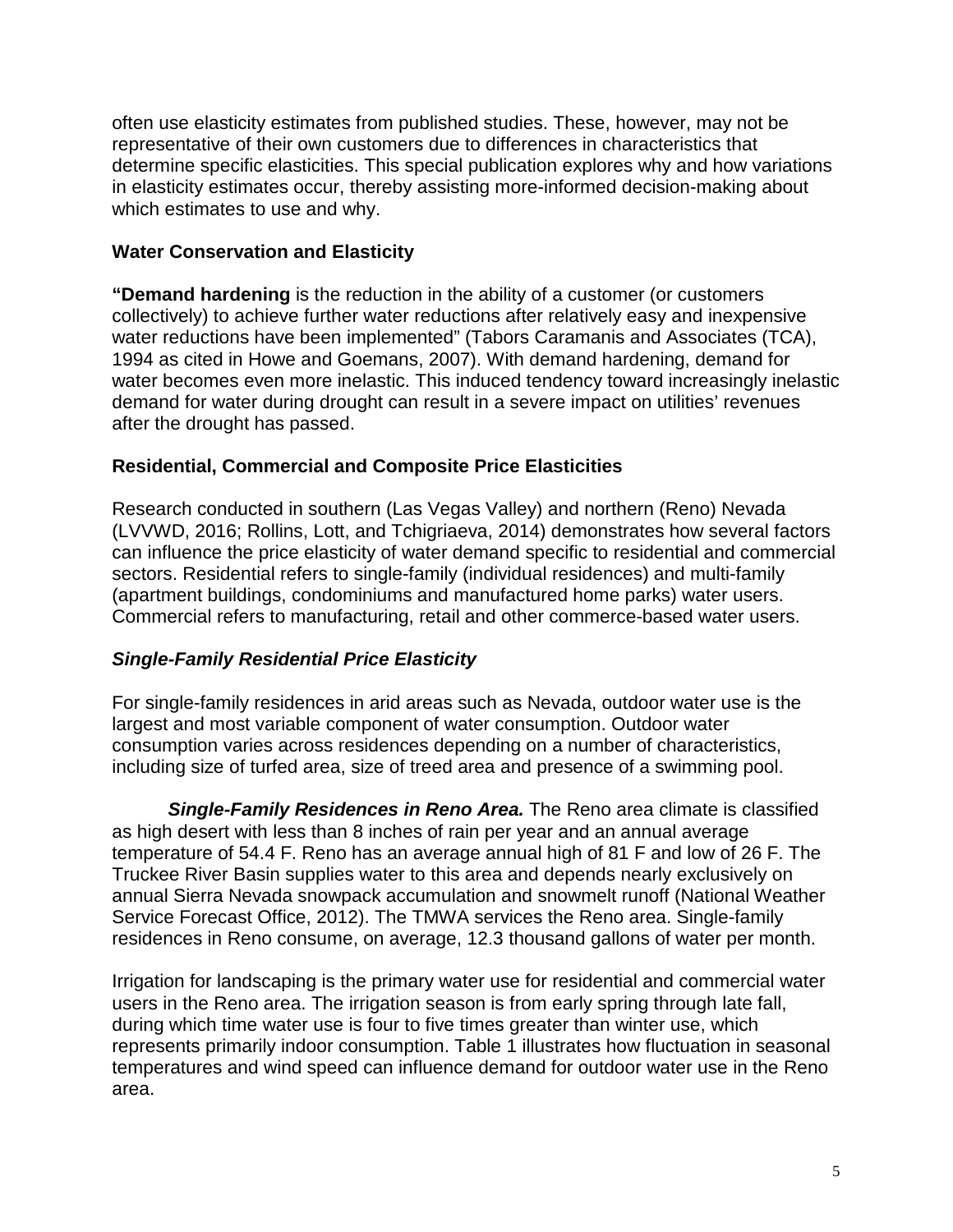**Table 1.** Seasonal temperatures and single-family residence price and income elasticities in the Reno area.

| <b>Variable</b>                          | <b>Effect</b>                                                                                                            |
|------------------------------------------|--------------------------------------------------------------------------------------------------------------------------|
| <b>Fall Temperature</b><br>(Sept.-Nov.)  | An increase of average temperature by 1 F leads to an<br>increase in water demand per household of about 3.8<br>percent. |
| <b>Summer Temperature</b><br>(June-Aug.) | An increase of average temperature by 1 F leads to an<br>increase in water demand per household of about 0.7<br>percent. |
| <b>Spring Temperature</b><br>(March-May) | An increase of average temperature by 1 F leads to an<br>increase in water demand per household of about 3.4<br>percent. |
| <b>Wind Speed</b>                        | An increase in wind speed by one knot increases water<br>demand by 2.6 percent.                                          |
| <b>Price Elasticity</b>                  | $-0.20$                                                                                                                  |
| <b>Income Elasticity</b>                 | For a 1.0 percent increase in income, users respond by<br>increasing consumption by 0.16 percent.                        |

Source: Lott et al., 2014.

 decision by several weeks. The price elasticity of -0.20 demonstrates that families are increases by 1.0 percent, single-family residences in the Reno area consume only 0.2 The results presented in Table 1 illuminate several characteristics of water demand in the Reno area. Higher temperatures during the fall and spring seasons increase water consumption more than higher temperatures during the winter and summer seasons. This is because temperature largely influences when homeowners choose to turn on (and off) their irrigation systems. A slight difference in temperature can change this relatively inelastic with respect to changes in the price of water. That is, when price percent less water.

 policy, house size (number of bedrooms) and income. The climate in the Las Vegas *Single-Family Residences in Las Vegas Valley.* Table 2 illustrates the effects of outdoor water consumption variables for the Las Vegas Valley and the estimated price elasticity of water demand. Other factors included for estimating price elasticity for this region include climate (temperature, wind speed and precipitation), turf restriction Valley, in particular, affects water consumption as it is characterized as subtropical desert with extremely high summer temperatures, an average annual temperature of 70.7 F, and an average annual 4.5 inches of precipitation (Sovocool and Morgan, 2006).

 water monthly and represent 45 percent of water consumption in Las Vegas. Water Rocky Mountain snowpack accumulation and snowmelt runoff (National Weather Service Forecast Office, 2012). Single-family residences in Las Vegas consume, on average, 11.46 thousand gallons of supply for this region comes from the Colorado River Basin, which depends on annual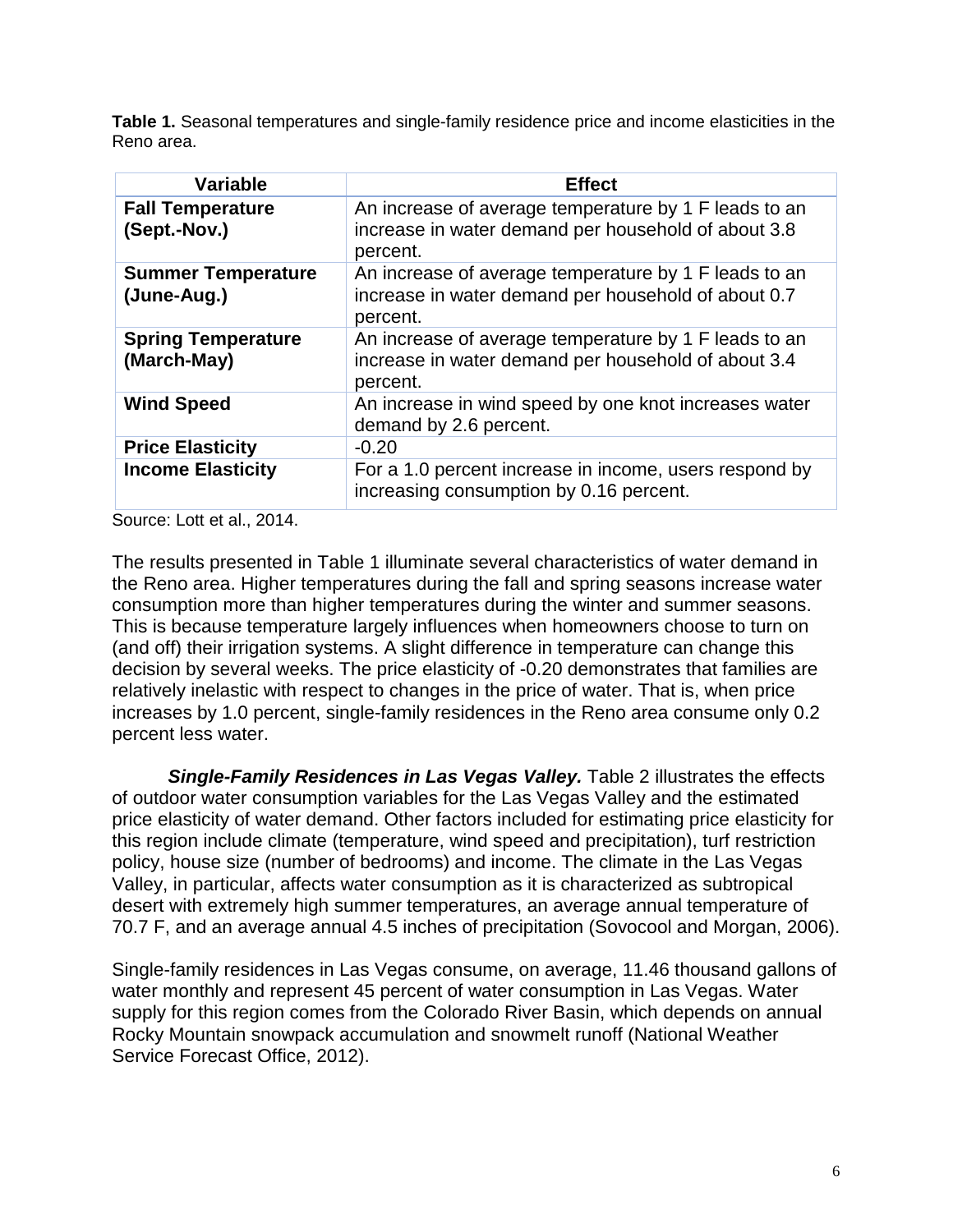**Table 2.** Single-family residence Las Vegas Valley price elasticity variables and price elasticity estimate.

| <b>Variable</b>                               | <b>Effect</b>                                                                                                                  |
|-----------------------------------------------|--------------------------------------------------------------------------------------------------------------------------------|
| <b>Temperature</b>                            | An increase of average daily temperature by 1 F leads to<br>an increase in water demand per household of about 0.9<br>percent. |
| <b>Wind Speed</b>                             | An increase in wind speed by one knot increases water<br>demand by 1.4 percent.                                                |
| <b>Precipitation</b>                          | An additional day of precipitation decreases water demand<br>by 0.8 percent.                                                   |
| <b>Number of Bedrooms</b><br>(House Size)     | An additional bedroom contributes to a 9.2 percent<br>increase in water demand.                                                |
| <b>Income</b>                                 | A \$1,000 increase in income increases water demand by 4<br>percent.                                                           |
| <b>Swimming Pools</b>                         | The presence of a swimming pool increases water use, on<br>average, by 5.9 percent per month.                                  |
| <b>2003 Turf Restriction</b><br><b>Policy</b> | The turf restriction policy implemented on homes built after<br>2003 decreases water use by 9 percent.                         |
| <b>Turf Area</b>                              | Increasing turf area by 10 square feet increases water use<br>by 0.29 percent monthly.                                         |
| <b>Treed Area</b>                             | Increasing treed area by 10 square feet increases water<br>demand by 0.13 percent monthly.                                     |
| <b>Price Elasticity</b>                       | $-0.34$                                                                                                                        |

Source: Rollins, Lott, and Tchigriaeva, 2014.

 gallons per month or 4.9 thousand gallons annually per household" (Rollins, Lott, and Tchigriaeva, 2014). Table 2 also shows that restricting the amount of turf per household can be effective in limiting outdoor water use. Table 2 results for single-family residence water demand in the Las Vegas Valley report a price elasticity of -0.34, meaning that a 1.0 percent increase in the marginal price of water reduces the quantity of water demanded by 0.34 percent. "For example, increasing water rates by 10 percent (from a mean of \$2.31 to \$2.54 per thousand gallons) will decrease water consumption by 3.4 percent, which is on average 408

 Las Vegas underlines the variation in demand that exists due to dissimilarities in *Single-family Residences: Contrasts Between Reno and Las Vegas.* The seasonality of water consumption in Reno contrasts with that in the Las Vegas Valley. Demand for water during the summer months in the Reno area is four to five times greater than in winter; whereas in Las Vegas, demand during the summer is less than two times the winter demand. The differences in seasonal water use between Reno and climate.

 Reno have a price elasticity of -0.20. These elasticities indicate that families in Las Single-family residences in Las Vegas have a price elasticity of -0.34, and residences in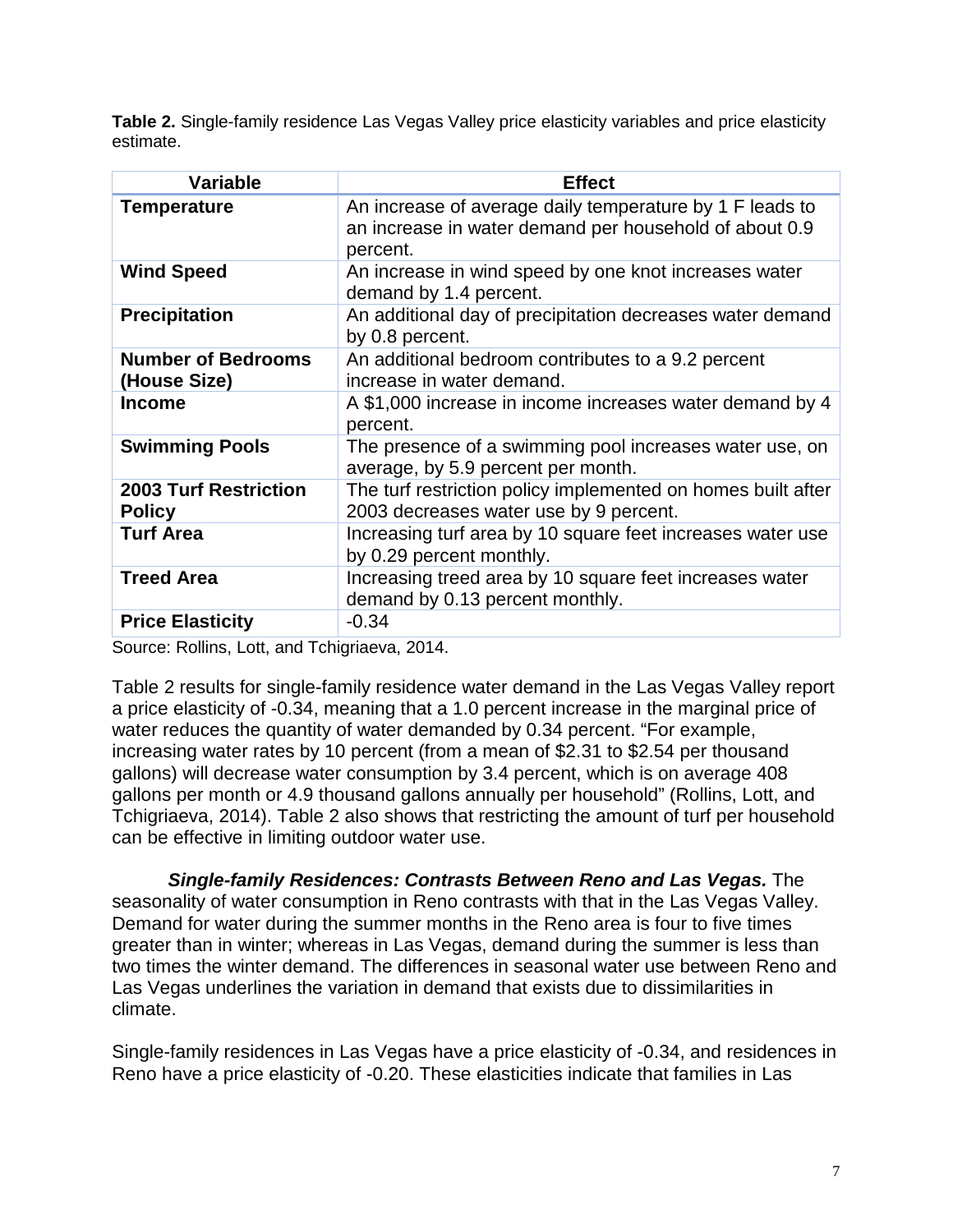Vegas are more responsive to changes in the price of water. This may reflect that prices are generally higher in the Las Vegas area than in the Reno area.

## *Multi-Family Residential Price Elasticity*

 manufactured home parks, represent 19 percent of water consumption in the Las Vegas Multi-family residences, such as condominium complexes, apartment buildings and Valley. For multi-family residences in Las Vegas, water price elasticity is estimated at -0.68. We expect multi-family residential complexes as a whole to be more sensitive to price changes than single-family residences because outdoor water use is generally managed by a private company or by a homeowners' association that is responsible for reporting costs.

 LVVWD negotiated that the water rates would not increase at higher tiers of use, as is the case for other customers. Water bills tend to be paid by management of these increases in water prices, managers are not easily able to pass on increases to their which can produce substantial reduction in water demand without affecting residents. Therefore, manufactured home parks exhibit a relatively high price elasticity of -1.59. Manufactured home parks in the Las Vegas area offer an interesting example. Because the residents of these parks tend to be seniors with lower and fixed incomes, the residential parks, who also maintain common areas and landscaping. When faced with residents. Instead, the increase nudges management to avoid the higher costs by updating infrastructure, such as leaky toilets, outdoor watering and irrigation systems,

## *Commercial Price Elasticity*

 consumers in Las Vegas is estimated at -0.61. This value suggests that commercial financial incentive to alter production to account for changes in input costs. Commercial water users, such as manufacturing, retail and other commercial businesses, represent 36 percent of water use in the Las Vegas Valley. A survey of literature from various locations in the U.S. reveals price elasticities for commercial users ranging from -0.23 to -0.63 (LVVWD, 2016). The elasticity for commercial users are more responsive to price changes than single-family residences. This is likely because profit maximizing firms treat water as an input to production and have a

## *Composite Price Elasticity*

 change in water rates by **all** consumers in a given utility service area. To calculate the composite price elasticity for the Las Vegas Valley, the price elasticities of each The composite price elasticity represents the change in water demanded due to a consumer group (residential and commercial) are weighted by the share of total water consumed by each sector and aggregated to produce a composite price elasticity of -0.51. It is important to note that this estimate of price elasticity is unique to the Las Vegas Valley because the relative elasticities of consumer groups in the area each affect the composite price elasticity of demand for water.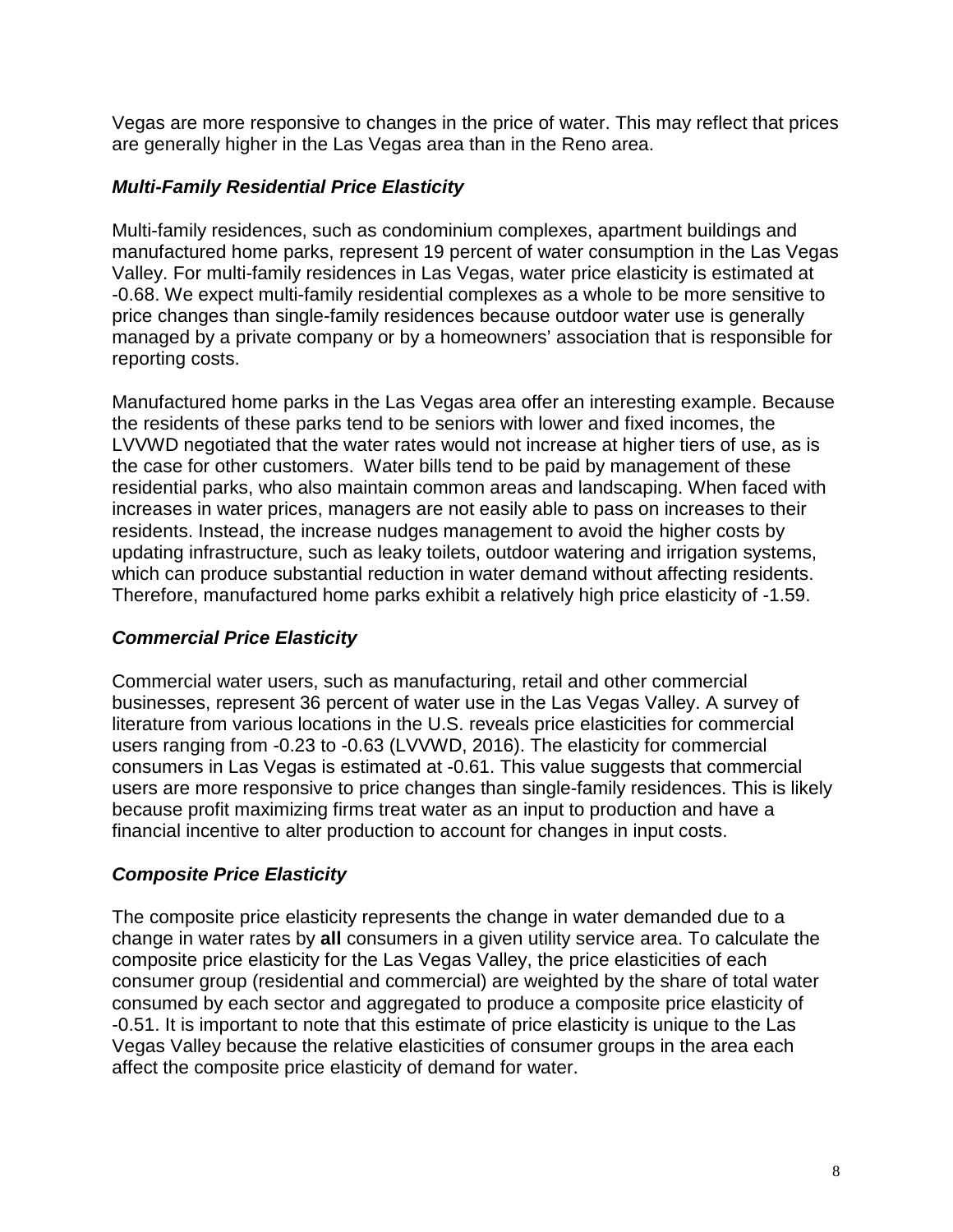**Table 3.** Multi-family residence, commercial, and composite price elasticities for water in Las Vegas Valley.

| Group                           | <b>Price Elasticity</b> |
|---------------------------------|-------------------------|
| <b>Single-Family Residences</b> | $-0.34$                 |
| <b>Multi-Family Residences</b>  | $-0.68$                 |
| <b>Commercial</b>               | $-0.61$                 |
| <b>Composite</b>                | $-0.51$                 |

Source: LVVWD, 2016.

#### **Conclusion**

 of water users influence their response to changes in price. Finally, it is important for inaccurate elasticity measurements risk financial losses and thus failure in providing Estimates of price elasticity of water are imperative for predicting the quantitative impacts of changes in price on consumption, and thus water utility revenues. As reported here, price elasticities and other factors affecting demand for water can vary across regions. Climate and seasonality of water use can substantially influence water demand in southern and northern Nevada. Additionally, it is clear that the characteristics water utilities to use accurate estimates for price elasticities when predicting future revenues necessary to maintain and improve water infrastructure. Utilities using adequate services to customers.

## **References**

- Income Elasticities of Residential Water Demand: A Meta-Analysis. *Land*  Dalhuisen, J.M., Florax, R.J.G.M., de Groot, H.L.F., and Nijkamp, P. (2003). Price and *Economics 79* (2): 292-308.
- Howe, C., and Goemans, C. (2007). The Simple Analytics of Demand Hardening. *American Water Works Association*. *99*. 24-25. 10.1002/j.1551- 8833.2007.tb08052.x.
- from LVVWD at https://www.lvvwd.com/apps/public-records-request/index.cfml. Las Vegas Valley Water District Price Elasticity Study (2016). Available upon request
- Lott, C., Tchigriaeva, E., Rollins, K., and Stoddard, S. (2014). *Residential Water Demand, Climate Change and Exogenous Economic Trends.* Selected paper prepared for presentation at the Agricultural and Applied Economics Association's 2014 AAEA Annual Meeting, Minneapolis, MN.
- National Weather Service Forecast Office. Retrieved July 13, 2012. Retrieved from: [http://www.wrh.noaa.gov/rev/climate/description\\_reno.php.](http://www.wrh.noaa.gov/rev/climate/description_reno.php)
- *conservation policy instruments and exogenous factors on urban residential water*  Rollins, K., Lott, C., and Tchigriaeva, E. (2014). *Modeling effects of multiple*